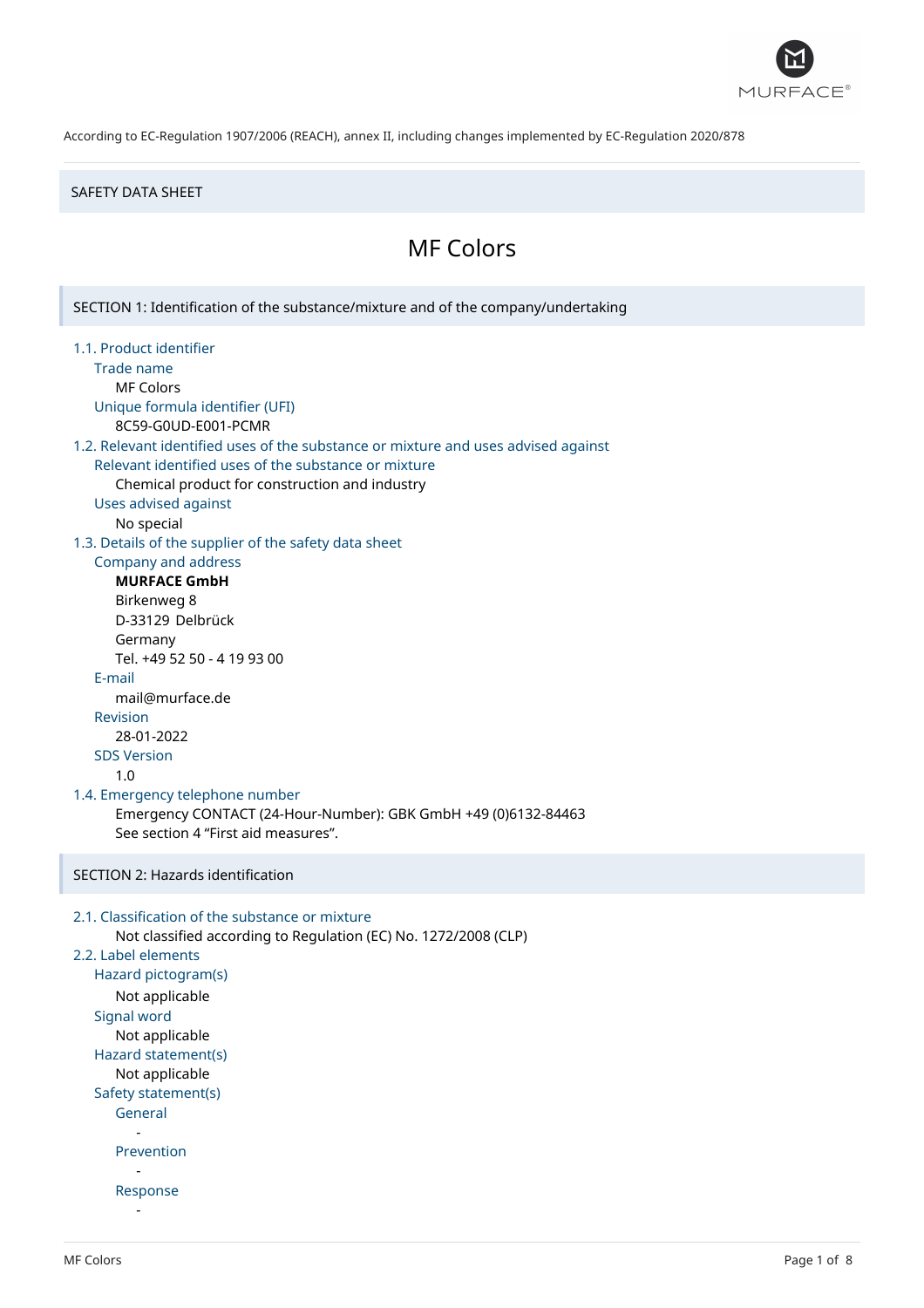

Storage -

Disposal

- Hazardous substances

No special

2.3. Other hazards

# Additional labelling

Not applicable

Additional warnings

This mixture/product does not contain any substances considered to meet the criteria classifying them as PBT and/or vPvB.

SECTION 3: Composition/information on ingredients

#### 3.1. Substances

Does not contain any substances required to report

#### -----

See full text of H-phrases in section 16. Occupational exposure limits are listed in section 8, if these are available. Other information

#### No special

SECTION 4: First aid measures

### 4.1. Description of first aid measures

### General information

In the case of accident: Contact a doctor or casualty department – take the label or this safety data sheet. Contact a doctor if in doubt about the injured person's condition or if the symptoms persist. Never give an unconscious person water or other drink.

#### Inhalation

Upon breathing difficulties or irritation of the respiratory tract: Bring the person into fresh air and stay with him/her.

## Skin contact

Upon irritation: rinse with water. In the event of continued irritation, seek medical assistance.

## Eye contact

Upon irritation of the eye: Remove contact lenses. Flush eyes with plenty of water or salt water (20-30°C) and continue until irritation stops.

#### Ingestion

Provide plenty of water for the person to drink and stay with him/her. In case of malaise, seek medical advice immediately and bring the safety data sheet or label from the product. Do not induce vomiting, unless recommended by the doctor. Have the victim lean forward with head down to avoid inhalation of- or choking on vomited material.

### Burns

Not applicable

## 4.2. Most important symptoms and effects, both acute and delayed

No special

4.3. Indication of any immediate medical attention and special treatment needed

#### No special

# Information to medics

Bring this safety data sheet or the label from this product.

#### SECTION 5: Firefighting measures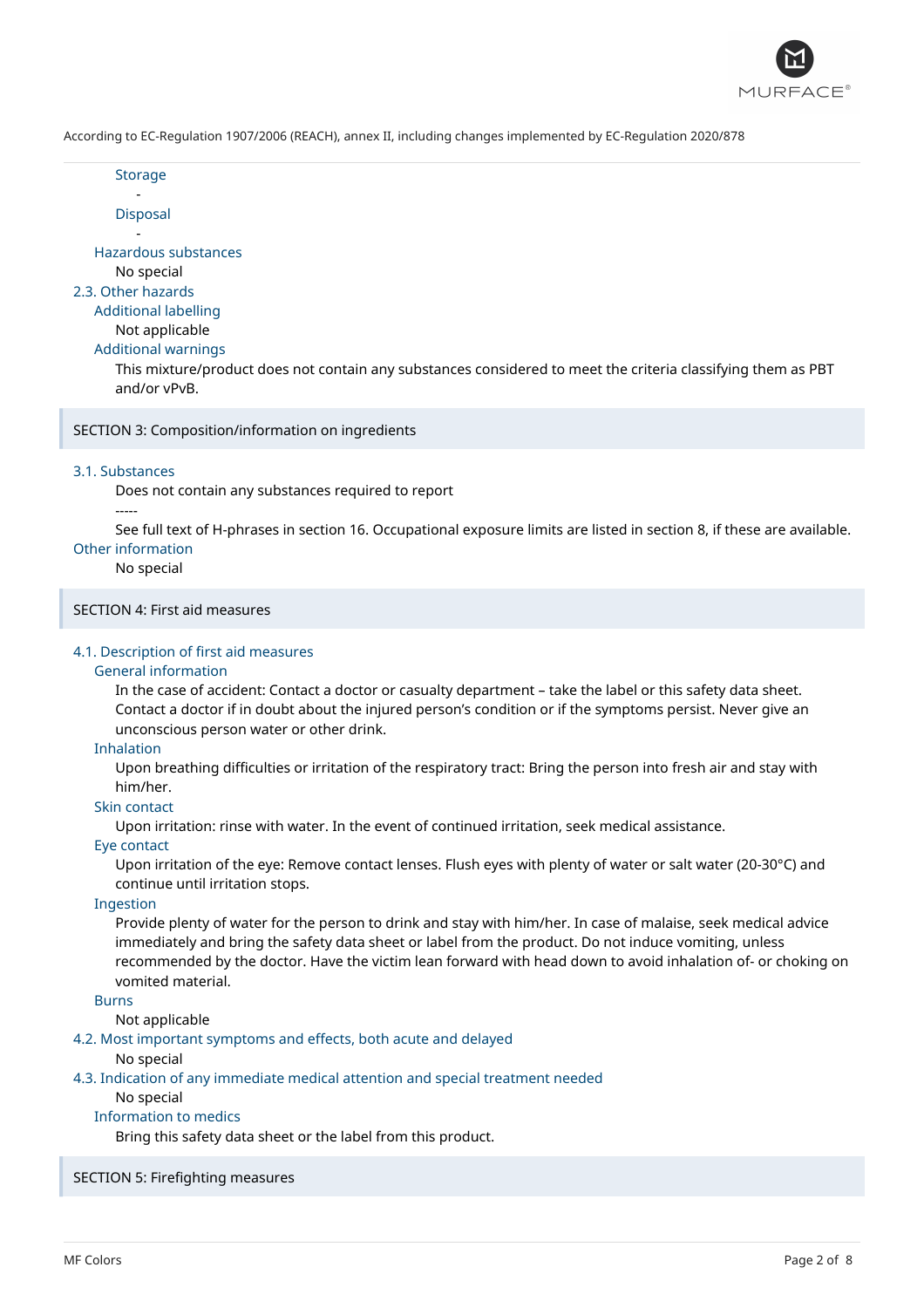

## 5.1. Extinguishing media

No special

### 5.2. Special hazards arising from the substance or mixture

Fire will result in dense smoke. Exposure to combustion products may harm your health. Closed containers, which are exposed to fire, should be cooled with water. Do not allow fire-extinguishing water to enter the sewage system and nearby surface waters.

If the product is exposed to high temperatures, e.g. in the event of fire, dangerous decomposition compounds are produced. These are:

# Some metal oxides.

# 5.3. Advice for firefighters

Fire fighters should wear appropriate personal protective equipment.

SECTION 6: Accidental release measures

## 6.1. Personal precautions, protective equipment and emergency procedures

No specific requirements

### 6.2. Environmental precautions

Avoid discharge to lakes, streams, sewers, etc.

#### 6.3. Methods and material for containment and cleaning up

Collect spills carefully. Moist the material with water in order to prevent the formation and propagation of dust. To the extent possible cleaning is performed with normal cleaning agents. Avoid use of solvents.

#### 6.4. Reference to other sections

See section 13 on "Disposal considerations" in regard of handling of waste.

See section 8 "Exposure controls/personal protection" for protective measures.

#### SECTION 7: Handling and storage

#### 7.1. Precautions for safe handling

Smoking, drinking and consumption of food is not allowed in the work area. See section 8 "Exposure controls/personal protection" for information on personal protection.

#### 7.2. Conditions for safe storage, including any incompatibilities

# No special conditions required.

Recommended storage material

Keep only in original packaging.

# Storage temperature

Room temperature 18 to 23°C (Storage on stock, 3 to 8°C)

#### Incompatible materials

Strong acids, strong bases, strong oxidizing agents, and strong reducing agents.

#### 7.3. Specific end use(s)

This product should only be used for applications quoted in section 1.2

SECTION 8: Exposure controls/personal protection

#### 8.1. Control parameters

No substances are listed in the national list of substances with an occupational exposure limit.

DNEL

No data available

PNEC

No data available

### 8.2. Exposure controls

Control is unnecessary if the product is used as intended.

General recommendations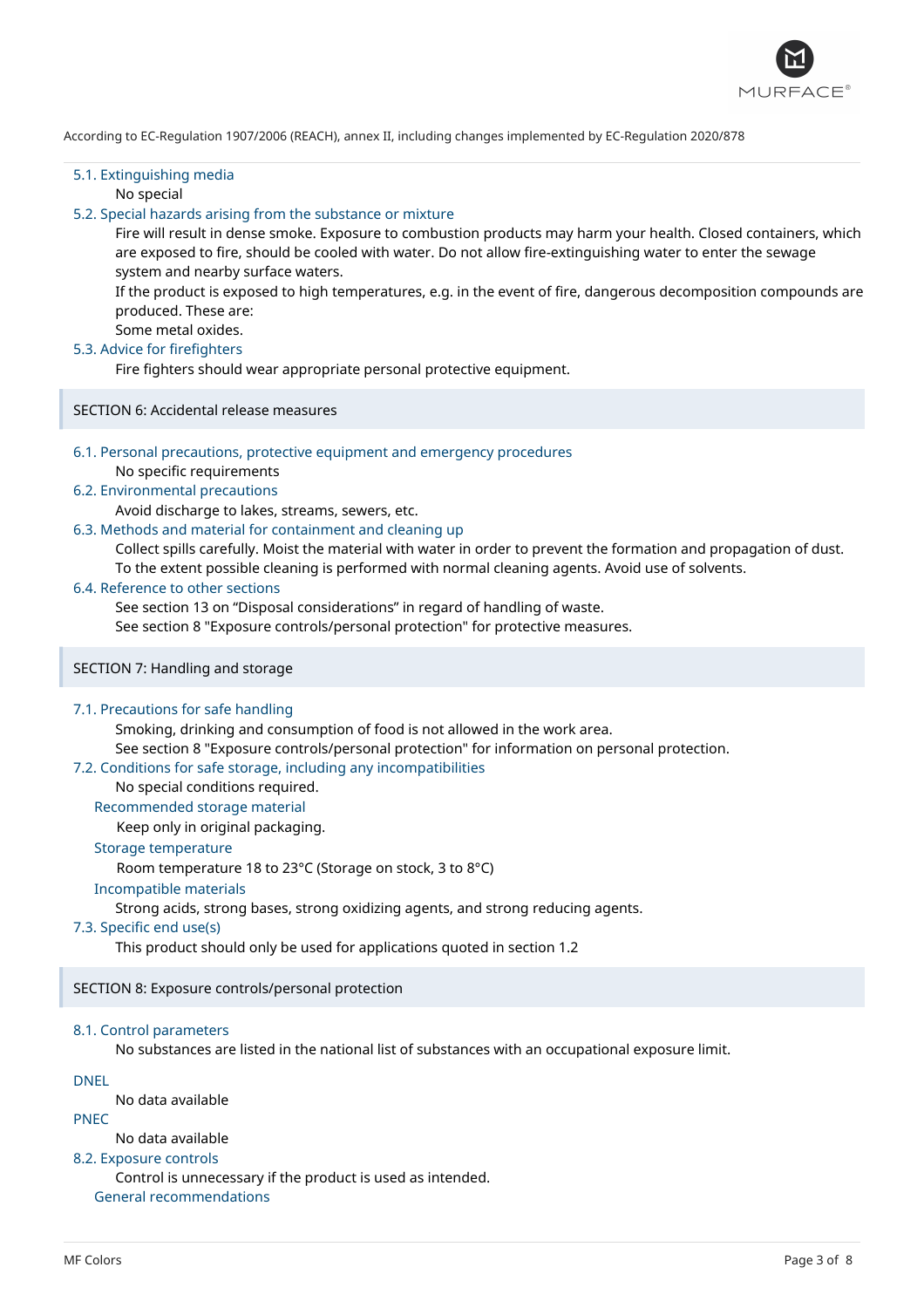

|    | Smoking, drinking and consumption of food is not allowed in the work area.<br><b>Exposure scenarios</b>                                                          |                                                                                        |        |                          |           |  |  |
|----|------------------------------------------------------------------------------------------------------------------------------------------------------------------|----------------------------------------------------------------------------------------|--------|--------------------------|-----------|--|--|
|    | There are no exposure scenarios implemented for this product.                                                                                                    |                                                                                        |        |                          |           |  |  |
|    | <b>Exposure limits</b>                                                                                                                                           |                                                                                        |        |                          |           |  |  |
|    |                                                                                                                                                                  | Occupational exposure limits have not been defined for the substances in this product. |        |                          |           |  |  |
|    | Appropriate technical measures                                                                                                                                   |                                                                                        |        |                          |           |  |  |
|    | Airborne gas and dust concentrations must be kept at a minimum. Provide efficient mechanical ventilation. If not<br>possible use suitable respiratory equipment. |                                                                                        |        |                          |           |  |  |
|    | <b>Hygiene measures</b>                                                                                                                                          |                                                                                        |        |                          |           |  |  |
|    | Wash hands after use.                                                                                                                                            |                                                                                        |        |                          |           |  |  |
|    | Measures to avoid environmental exposure                                                                                                                         |                                                                                        |        |                          |           |  |  |
|    | No specific requirements                                                                                                                                         |                                                                                        |        |                          |           |  |  |
|    | Individual protection measures, such as personal protective equipment                                                                                            |                                                                                        |        |                          |           |  |  |
|    | Generally                                                                                                                                                        |                                                                                        |        |                          |           |  |  |
|    | Use only CE marked protective equipment.                                                                                                                         |                                                                                        |        |                          |           |  |  |
|    | No specific requirements                                                                                                                                         |                                                                                        |        |                          |           |  |  |
|    | <b>Respiratory Equipment</b>                                                                                                                                     |                                                                                        |        |                          |           |  |  |
|    | <b>Type</b>                                                                                                                                                      | Class                                                                                  | Colour | Standards                |           |  |  |
|    | No special when used as                                                                                                                                          |                                                                                        |        |                          |           |  |  |
|    | intended.                                                                                                                                                        |                                                                                        |        |                          |           |  |  |
|    | Skin protection                                                                                                                                                  |                                                                                        |        |                          |           |  |  |
|    | No specific requirements                                                                                                                                         |                                                                                        |        |                          |           |  |  |
|    | <b>Hand protection</b>                                                                                                                                           |                                                                                        |        |                          |           |  |  |
|    | Material                                                                                                                                                         | Glove thickness (mm)                                                                   |        | Breakthrough time (min.) | Standards |  |  |
|    | No special when used as<br>intended                                                                                                                              |                                                                                        |        |                          |           |  |  |
|    | Eye protection                                                                                                                                                   |                                                                                        |        |                          |           |  |  |
|    | <b>Type</b>                                                                                                                                                      | Standards                                                                              |        |                          |           |  |  |
|    | Safety glasses                                                                                                                                                   | EN166                                                                                  |        |                          |           |  |  |
|    | SECTION 9: Physical and chemical properties                                                                                                                      |                                                                                        |        |                          |           |  |  |
|    | 9.1. Information on basic physical and chemical properties                                                                                                       |                                                                                        |        |                          |           |  |  |
|    | Physical state                                                                                                                                                   |                                                                                        |        |                          |           |  |  |
|    | Powder                                                                                                                                                           |                                                                                        |        |                          |           |  |  |
|    | Colour<br>Various colours                                                                                                                                        |                                                                                        |        |                          |           |  |  |
|    | Odour / Odour threshold                                                                                                                                          |                                                                                        |        |                          |           |  |  |
|    | None                                                                                                                                                             |                                                                                        |        |                          |           |  |  |
| pH |                                                                                                                                                                  |                                                                                        |        |                          |           |  |  |
|    | Testing not relevant or not possible due to nature of the product.                                                                                               |                                                                                        |        |                          |           |  |  |
|    | Density (g/cm <sup>3</sup> )                                                                                                                                     |                                                                                        |        |                          |           |  |  |
|    | 4.8 (20 °C)                                                                                                                                                      |                                                                                        |        |                          |           |  |  |
|    | Kinematic viscosity                                                                                                                                              |                                                                                        |        |                          |           |  |  |
|    | Does not apply to solids.                                                                                                                                        |                                                                                        |        |                          |           |  |  |
|    | Particle characteristics                                                                                                                                         |                                                                                        |        |                          |           |  |  |
|    | Testing not relevant or not possible due to nature of the product.                                                                                               |                                                                                        |        |                          |           |  |  |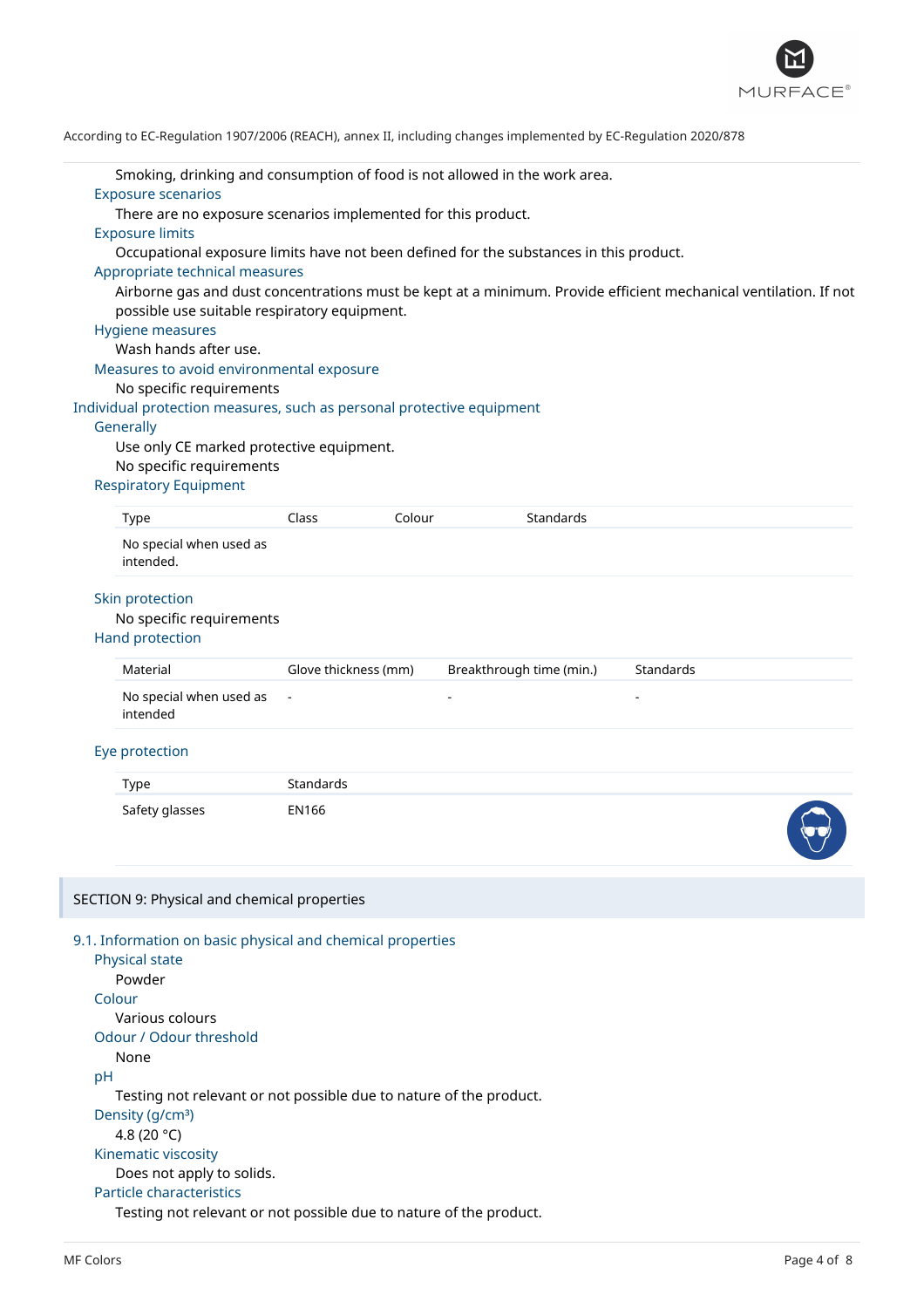

Phase changes Melting point/Freezing point (°C) Testing not relevant or not possible due to nature of the product. Softening point/range (waxes and pastes) (°C) Does not apply to solids. Boiling point (°C) Does not apply to solids. Vapour pressure Testing not relevant or not possible due to nature of the product. Relative vapour density Does not apply to solids. Decomposition temperature (°C) Testing not relevant or not possible due to nature of the product. Data on fire and explosion hazards Flash point (°C) Does not apply to solids. Ignition (°C) Testing not relevant or not possible due to nature of the product. Auto flammability (°C) Testing not relevant or not possible due to nature of the product. Lower and upper explosion limit (% v/v) Does not apply to solids. **Solubility** Solubility in water Testing not relevant or not possible due to nature of the product. n-octanol/water coefficient Testing not relevant or not possible due to nature of the product. Solubility in fat (g/L) Testing not relevant or not possible due to nature of the product. 9.2. Other information Other physical and chemical parameters No data available SECTION 10: Stability and reactivity 10.1. Reactivity No data available 10.2. Chemical stability The product is stable under the conditions, noted in section 7 "Handling and storage". 10.3. Possibility of hazardous reactions No special 10.4. Conditions to avoid No special 10.5. Incompatible materials Strong acids, strong bases, strong oxidizing agents, and strong reducing agents. 10.6. Hazardous decomposition products The product is not degraded when used as specified in section 1. SECTION 11: Toxicological information 11.1. Information on hazard classes as defined in Regulation (EC) No 1272/2008

#### Acute toxicity

Based on available data, the classification criteria are not met. Skin corrosion/irritation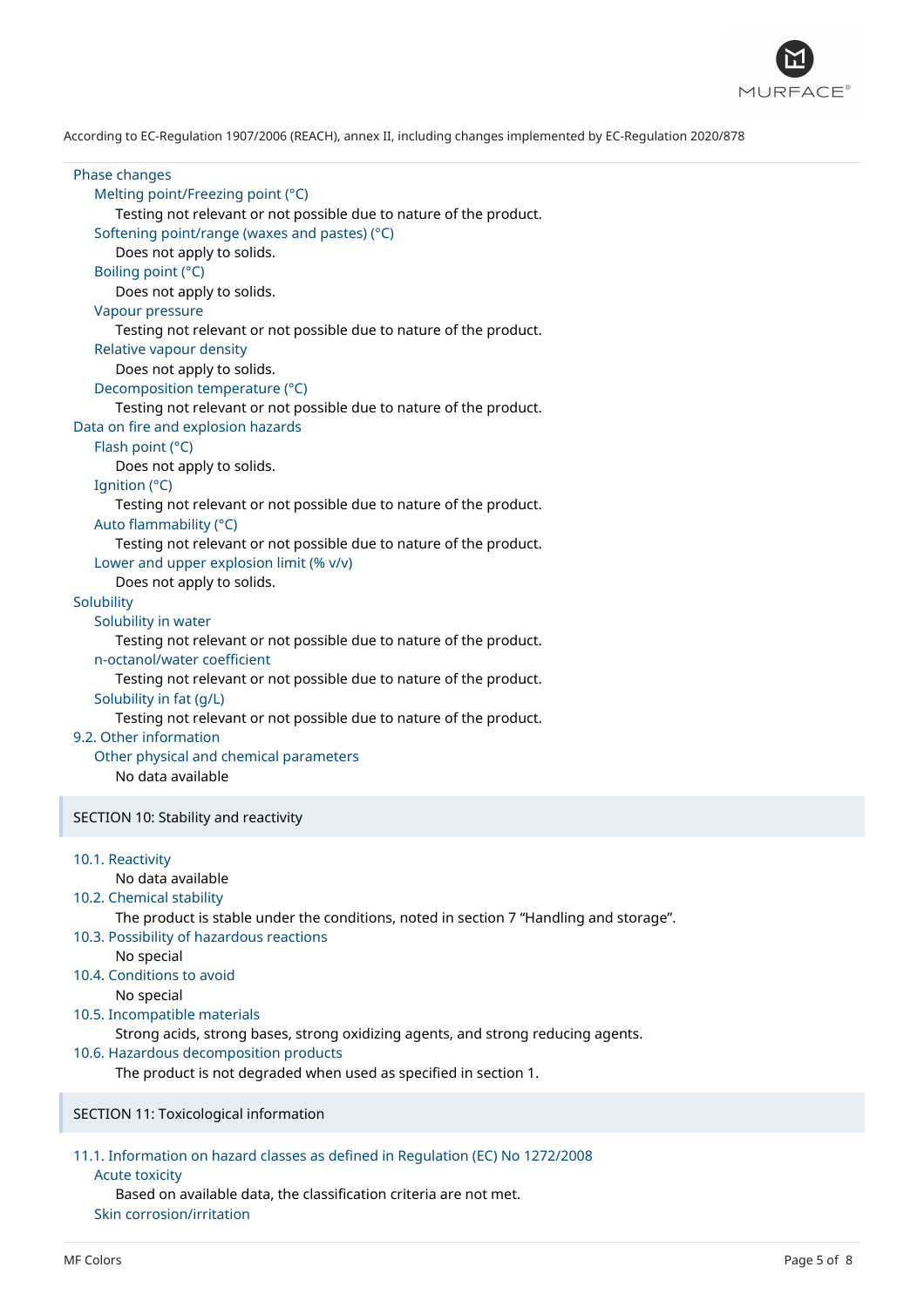

Based on available data, the classification criteria are not met. Serious eye damage/irritation Based on available data, the classification criteria are not met. Respiratory sensitisation Based on available data, the classification criteria are not met. Skin sensitisation Based on available data, the classification criteria are not met. Germ cell mutagenicity Based on available data, the classification criteria are not met. **Carcinogenicity** Based on available data, the classification criteria are not met. Reproductive toxicity Based on available data, the classification criteria are not met. STOT-single exposure Based on available data, the classification criteria are not met. STOT-repeated exposure Based on available data, the classification criteria are not met. Aspiration hazard Based on available data, the classification criteria are not met. 11.2. Information on other hazards Long term effects No special Endocrine disrupting properties No special Other information No special SECTION 12: Ecological information

# 12.1. Toxicity

# No data available

12.2. Persistence and degradability No data available

#### 12.3. Bioaccumulative potential

- No data available
- 12.4. Mobility in soil

No data available

#### 12.5. Results of PBT and vPvB assessment

This mixture/product does not contain any substances considered to meet the criteria classifying them as PBT and/or vPvB.

# 12.6. Endocrine disrupting properties

No special 12.7. Other adverse effects

No special

# SECTION 13: Disposal considerations

# 13.1. Waste treatment methods

Product is not covered by regulations on dangerous waste. Regulation (EU) No 1357/2014 of 18 December 2014 on waste.

#### EWC code

Not applicable Specific labelling Not applicable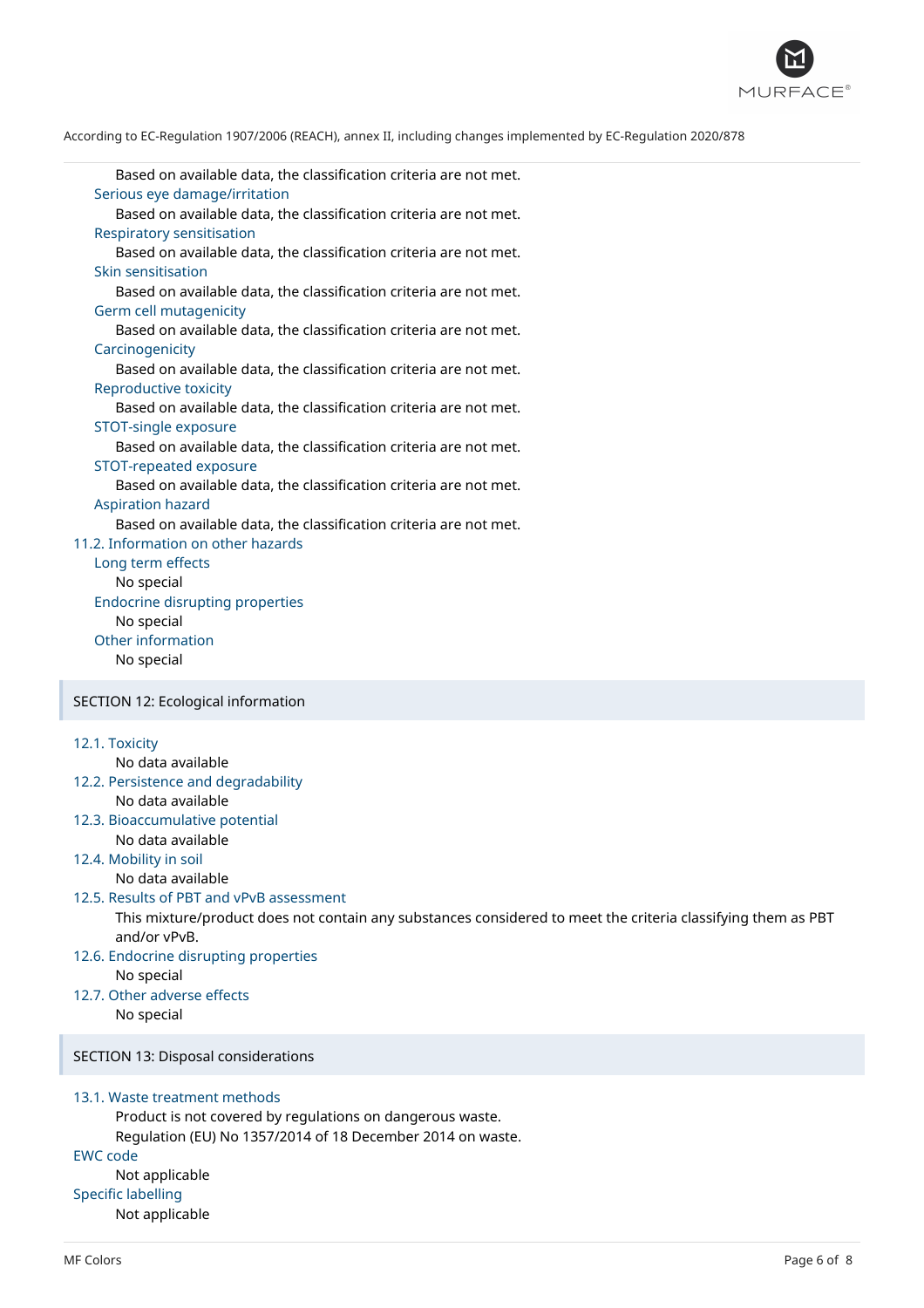

#### Contaminated packing

Packaging containing residues of the product must be disposed of similarly to the product.

#### SECTION 14: Transport information

14.1. - 14.4. Not dangerous goods according to ADR, IATA and IMDG. ADR/RID Not applicable IMDG Not applicable MARINE POLLUTANT No IATA Not applicable 14.5. Environmental hazards Not applicable 14.6. Special precautions for user Not applicable 14.7. Maritime transport in bulk according to IMO instruments No data available SECTION 15: Regulatory information 15.1. Safety, health and environmental regulations/legislation specific for the substance or mixture Restrictions for application Restricted to professional users. Demands for specific education No specific requirements SEVESO - Categories / dangerous substances Not applicable Additional information Not applicable Sources CLP Regulation (EC) No 1272/2008, as retained and amended in UK law. EC-Regulation 1907/2006 (REACH), as amended by UK REACH Regulations SI 2019/758 15.2. Chemical safety assessment No SECTION 16: Other information Abbreviations and acronyms ADN = European Provisions concerning the International Carriage of Dangerous Goods by Inland Waterway ADR = The European Agreement concerning the International Carriage of Dangerous Goods by Road ATE = Acute Toxicity Estimate BCF = Bioconcentration Factor

CAS = Chemical Abstracts Service

CE = Conformité Européenne

CLP = Classification, Labelling and Packaging Regulation [Regulation (EC) No. 1272/2008]

CSA = Chemical Safety Assessment

CSR = Chemical Safety Report

DMEL = Derived Minimal Effect Level

DNEL = Derived No Effect Level